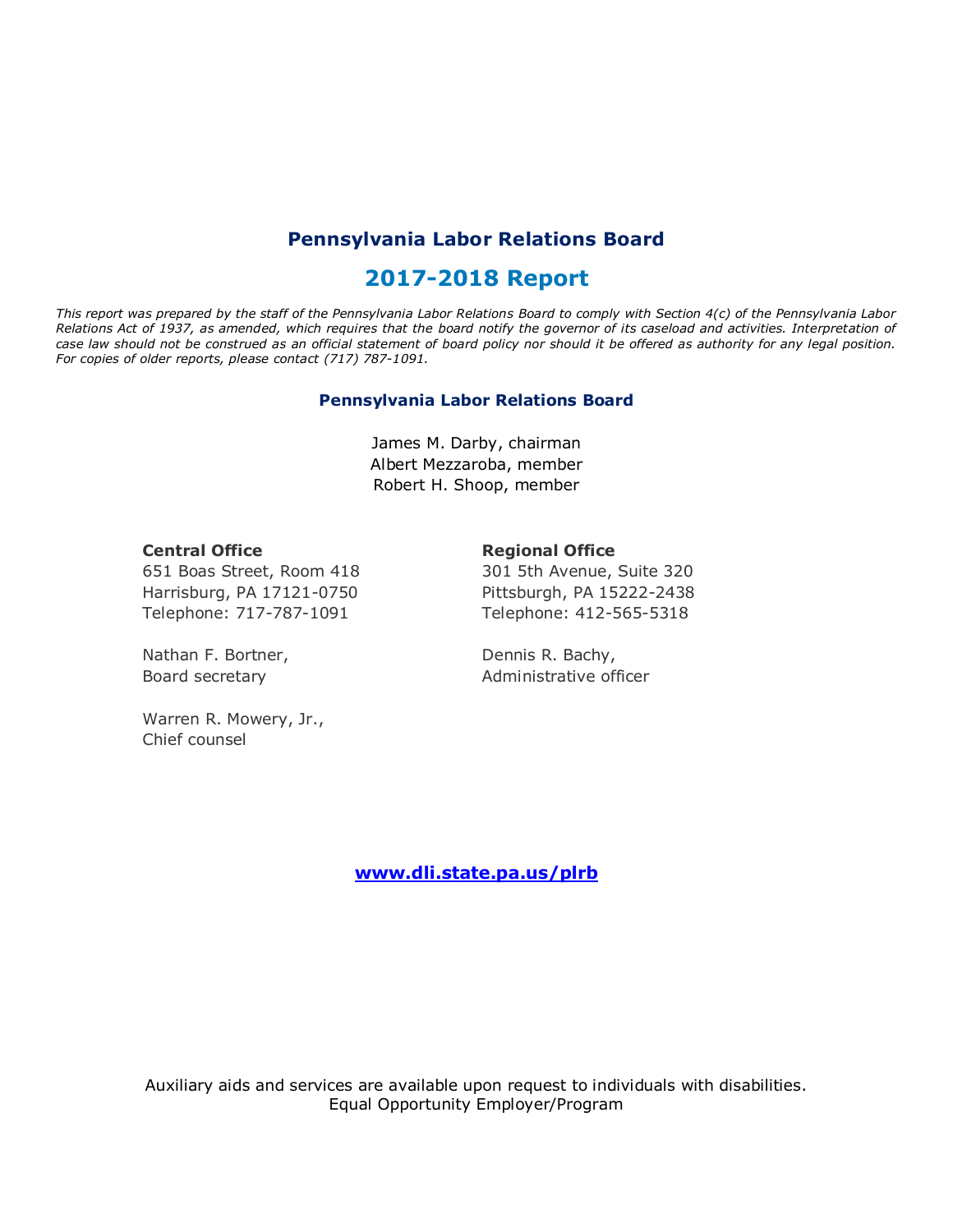## **Table of Contents**

Introduction

Board Responsibilities

Representation cases Unfair labor practice cases Impasse resolution cases Inquiries and assistance

Total Case Summary

Unfair labor practice cases Representation cases

Summaries of Board Final Orders

Summaries of Court Opinions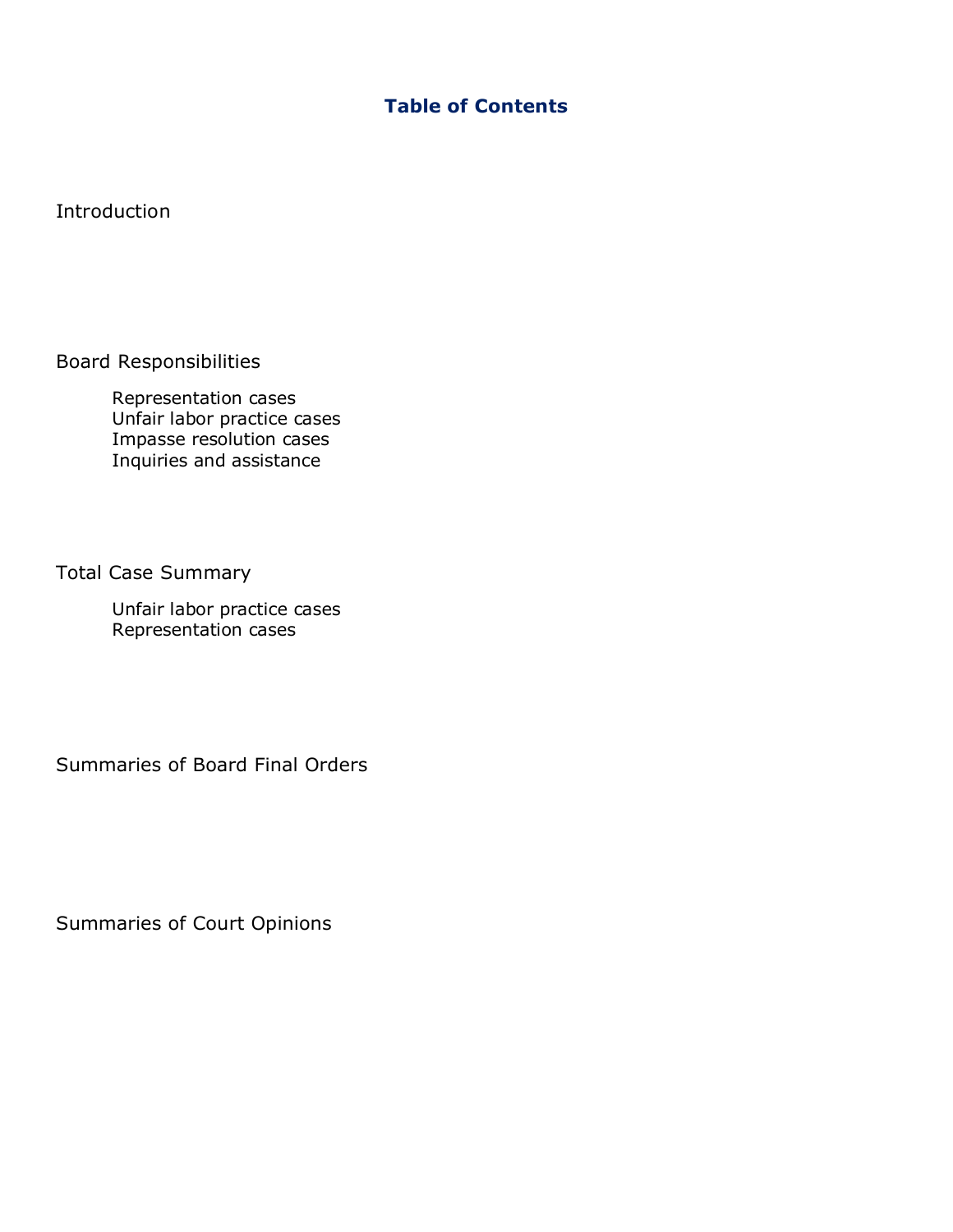## **Introduction**

This report explains the roles, responsibilities, and activities of the Pennsylvania Labor Relations Board (Board) during the 2017 and 2018 calendar years. The report contains summaries of board final orders and court opinions issued during those years; discussions and statistics on the Board's caseload; and caseprocessing activities for each of the statutes administered by the Board.

The Board is composed of three members who are appointed by the governor and confirmed by the Senate to serve six-year terms, staggered at two-year intervals. The staff in the central Harrisburg office and the regional Pittsburgh office is responsible for the Board's administrative, operational, and adjudicative activities, while the three-member Board decides appeals of staff determinations and hearing examiner orders.

The Board is responsible for administering and enforcing four laws concerning labor-management relations.

The [Pennsylvania Labor Relations Act](http://www.portal.state.pa.us/portal/server.pt?open=514&objID=552984&mode=2) (PLRA), which created the Board in 1937, encourages the peaceful resolution of private-sector industrial strife and unrest through collective bargaining between employers and their employees. The PLRA protects employees, employers, and labor organizations engaged in legal activities associated with the collective bargaining process. The Board's private-sector jurisdiction is now very limited and only consists of Pennsylvania-based employers and their employees not covered by the [National Labor Relations Act](http://nlrb.gov/national-labor-relations-act) (NLRA), often referred to as the Wagner Act. Passed in 1935, the NLRA served as a precursor and model of the PLRA.

Most of the Board's jurisdiction is in the public sector. The [Public Employe Relations Act](http://www.portal.state.pa.us/portal/server.pt?open=514&objID=552991&mode=2) (PERA), enacted in 1970, extends collective bargaining rights and obligations to most public employees and their employers at the state, county, and local government levels, and vests the Board with administrative authority to implement its provisions.

A 1977 decision of the Pennsylvania Supreme Court further expanded the Board's jurisdiction to include representation and unfair practice issues arising from  $Act$  111 of 1968 (Act 111), which grants collective bargaining rights to police officers and firefighters.

[Act 88 of 1992](http://www.portal.state.pa.us/portal/server.pt?open=514&objID=552940&mode=2) (Act 88) provides specific bargaining and impasse procedures for school employees and employers. Under Act 88, the Board is required to make fact-finding appointments under certain circumstances and within specific timeframes. Act 88 also provides that mandatory arbitration will be implemented after a strike has reached the point where 180 days of instruction can no longer be provided by the last day of school or June 15, whichever is later.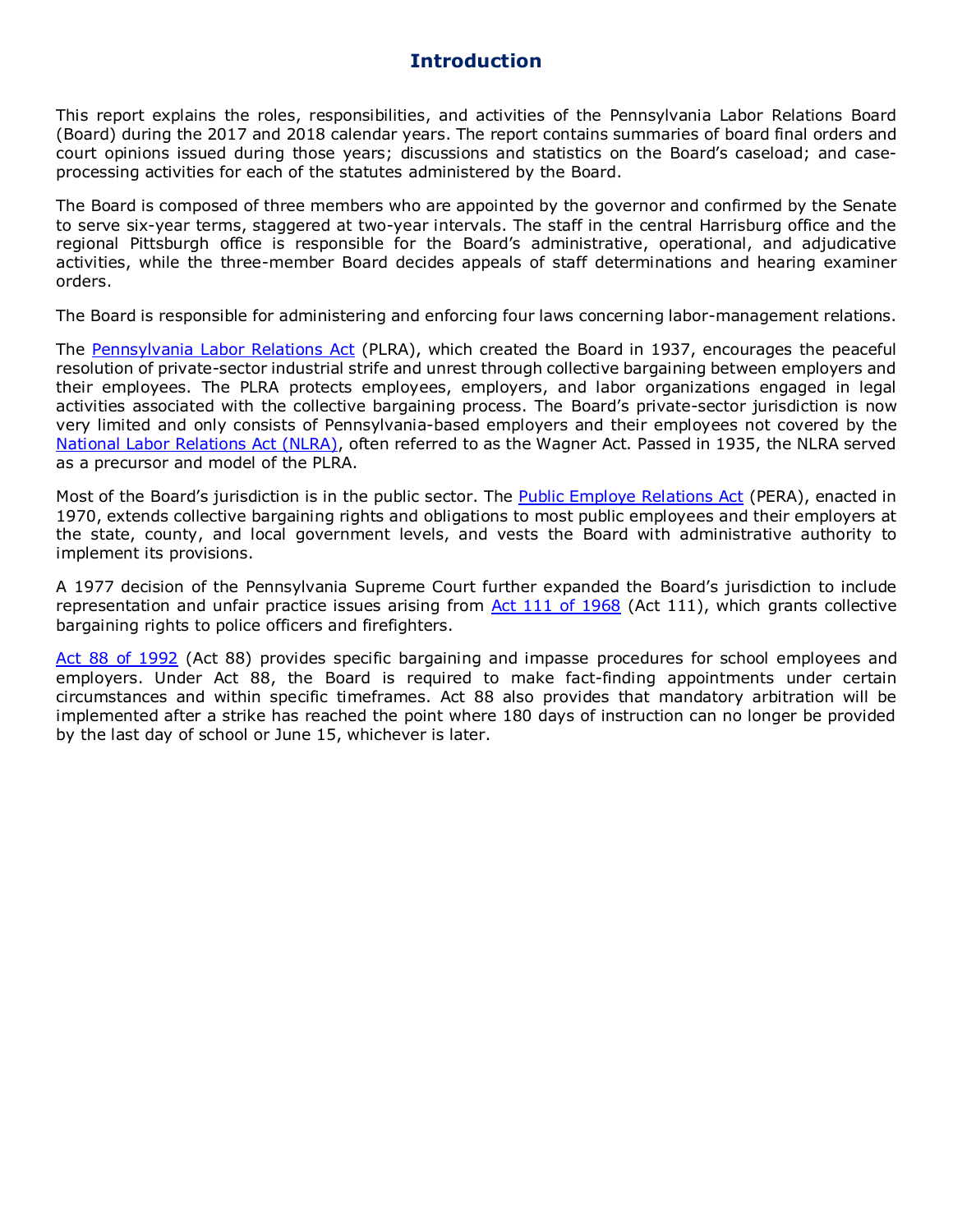### **Board Responsibilities**

Although specific provisions may vary, the Board's basic duties are similar in public and private-sector cases. The Board has the responsibility to determine the appropriateness of collective bargaining units and certify exclusive bargaining representatives, as well as the authority to remedy and prevent unfair labor practices. In addition, for public employees other than police and firefighters, the Board plays a role in the resolution of collective bargaining impasses.

#### **Representation Cases**

In accordance with each collective bargaining act, employees may organize in units represented by employee organizations of their own choosing for the purpose of bargaining collectively with their employers concerning wages, hours, and other terms and conditions of employment. Under PERA, units of first-level supervisors may also be organized in order to "meet and discuss" with their employers concerning issues that are bargainable for other employees. One of the Board's major functions is to determine the appropriateness of collective bargaining units, based on guidelines established in each act, case law, and policy. The Board then conducts secret ballot elections to determine whether a majority (or 50% under Act 111) of employees in an appropriate unit wish to be represented by an employee organization. Employees or employee organizations seeking representation must file a petition supported by a showing of interest of 30% of the employees in the unit.

Units may be certified without conducting elections if an employer does not question the appropriateness of a unit or the majority status of the petitioning employee organization and joins with the employee organization to request that the Board issue a certification.

Once certified as the exclusive bargaining representative, an employee organization can be decertified by the filing of a decertification petition, which must also be supported by a showing of interest of 30% of the employees in the unit. In the case of an employer-filed decertification petition, a statement or other evidence of a substantiated good faith doubt of the majority status of the representative is required. The certified representative will lose its status if it does not receive a majority (or 50% under Act 111) of the valid votes cast in an election. A certified representative can also voluntarily relinquish its status through the filing of a disclaimer of interest.

Parties may also petition the Board to amend an existing unit to include or exclude positions. This procedure, called a Unit Clarification, is used to allocate newly created positions and to determine managerial, supervisory or confidential status of a position. The Board may also amend a previously issued certification to reflect a change in the name or the affiliation of an employee representative.

#### **Unfair Labor Practice Cases**

The Board enforces and protects the rights of parties to organize and bargain collectively through adjudication of charges of unfair labor practices and direction of remedies if such practices are found. Both the PLRA and PERA outline the unfair practices prohibited by employers, employees, and employee organizations. The unfair practice prohibitions in the PLRA are applied to police, firefighters and their employers under Act 111.

The Board's [Rules and Regulations](http://www.portal.state.pa.us/portal/server.pt?open=514&objID=552985&mode=2) authorize the Board Secretary to issue complaints in unfair practice charges when it is determined that a sufficient cause of action is stated in the charge. After a complaint is issued, the case is assigned to a hearing examiner for further investigation. Conciliation can be used for the purpose of arriving at a settlement of the case without a formal hearing. Should conciliation fail, the case proceeds to a formal hearing.

At the hearing, a representative of the party that filed the charge prosecutes the case before a hearing examiner. Both parties have the opportunity to present testimony and documentary evidence and crossexamine witnesses. After a hearing, the hearing examiner issues a decision called a Proposed Decision and Order containing a statement of the case, findings of fact, conclusions of law, and an order either dismissing or sustaining the charge. If the charge is sustained, appropriate actions to remedy the effect of the unfair practice may be ordered. If necessary, the Board has the authority to petition the courts for the enforcement of its orders, appropriate temporary relief, or restraining orders.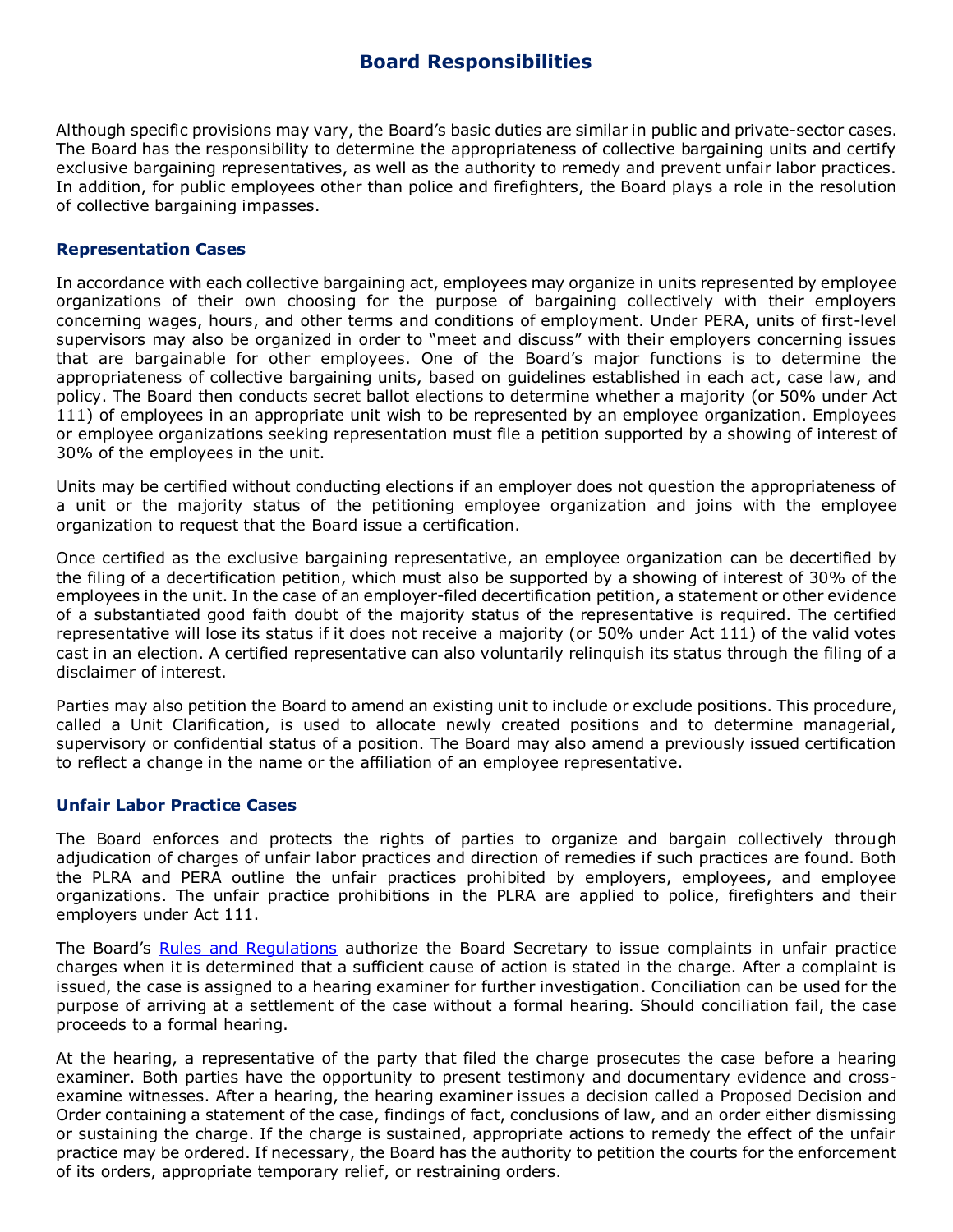Occasionally, charges are filed by public employees against employee organizations alleging violations of the union's duty of fair representation. These are dismissed for lack of jurisdiction based on a Pennsylvania Supreme Court decision that held that such actions do not constitute an unfair labor practice. Instead, these situations must be addressed in the courts by the individual. See Ziccardi v. Commonwealth of Pennsylvania, Department of General Services, et.al., 500 Pa. 326, 456 A.2d 979 (1982), and Narcotics Agents Regional Committee, FOP, Lodge No. 74 v. AFSCME and the Commonwealth of Pennsylvania 780 A.2d 863 (PA Cmwlth 2001). Duty of fair representation charges filed by private-sector employees are also dismissed for lack of jurisdiction, but these employees may address their allegations to the National Labor Relations Board.

### **Impasse Resolution Cases**

The Board has certain authority relating to collective bargaining impasses between employers and employees under PERA and Act 88. Both PERA and Act 88 provide for mandatory mediation of bargaining impasses through the [Pennsylvania Bureau of Mediation.](http://www.dli.state.pa.us/portal/server.pt/community/mediation_services/10522) In the event mediation is utilized and exhausted, the Board becomes involved in two types of impasse resolution processes -fact finding and arbitration.

#### **Fact Finding**

Under PERA, the Board has the discretion to appoint fact finders to attempt to settle bargaining impasses if it feels it would be beneficial. Although the language of the statute refers to "panels", in almost all cases the Board appoints a single fact finder. Once appointed, the fact finder holds hearings and must issue a report within 40 days containing findings of fact and recommendations. The parties then have 10 days either to accept or reject the report. If either party rejects the report, it is published and the parties must reconsider for 10 days to accept or reject it. If either party again rejects the report, the process is concluded without resolution.

Under Act 88, the authority for making fact-finding appointments in cases involving school employees transferred from PERA. Unlike PERA, Act 88 provides for mandatory appointment of fact-finders in certain circumstances based on timeframes contained in the act, as well as discretionary appointments.

Most of the Board's fact-finding appointments are made pursuant to Act 88. Fact-finding under PERA is limited because of a 1992 decision of the Pennsylvania Supreme Court, which held that the Board lacks authority to appoint fact finders later than 130 days prior to the employer's budget submission date (City of Philadelphia v. Pennsylvania Labor Relations Board, 614 A.2d 213, 23 PPER ¶23186 (1992)).

#### **Arbitration**

The Board's other impasse resolution authority involves the interest arbitration procedures outlined in Section 805 of PERA for critical service employees who do not have the right to strike. When arbitration is necessary for negotiations involving these employees, the employer and the employee representative each select one arbitrator that must then jointly select a third, neutral arbitrator. If the arbitrators representing the parties cannot agree upon a third arbitrator, they may request a list of seven arbitrators from the Board. Each party, starting with the employer, strikes from the list until one arbitrator remains and serves as the neutral arbitrator. The panel of three arbitrators then issues an award, with the ability of an arbitrator to offer a dissent to some or all the award.

#### **Inquiries and Assistance**

Board staff frequently respond to inquiries from the press, employers, unions, and citizens regarding a wide range of questions and issues. This includes providing status updates on cases, researching and providing copies of representative certifications, researching and providing caselaw, providing analysis on proposed legislation involving collective bargaining, and explaining the Board's roles and responsibilities. The Board also frequently responds to formal requests for information under Pennsylvania's Right to Know Law.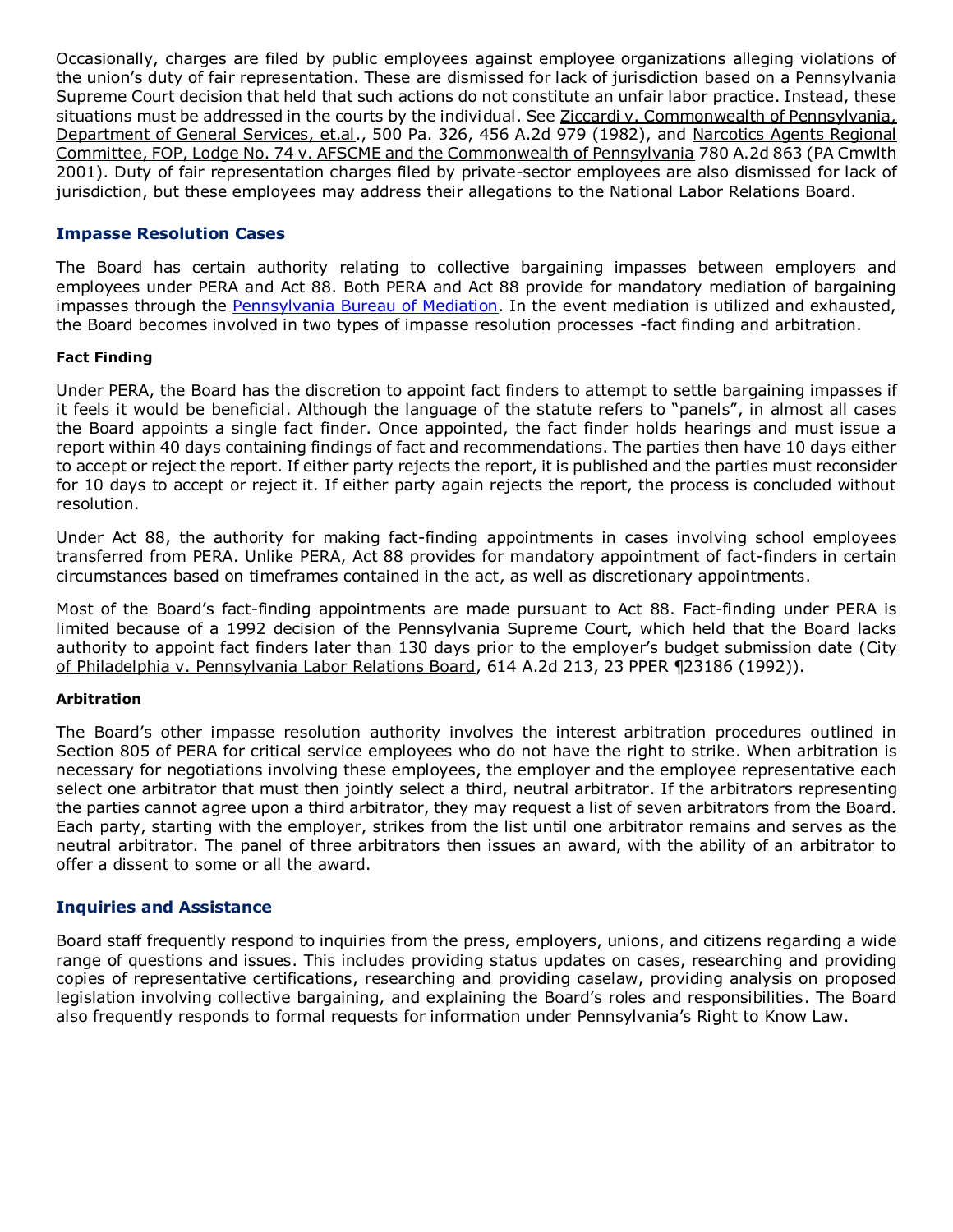## **Total Case Summary**

The following pages contain information detailing the Board's activities during the 2017 and 2018 calendar years. Statistical data is provided regarding cases filed and concluded. Please note that the information contained in this report, while believed accurate, should not be relied upon for legal research.

In 2017, a total of 501 cases were filed with the Board, including 365 cases under PERA, 95 under Act 111, 34 under Act 88, and 7 under PLRA. Charges of unfair labor practices comprised over 56% of all cases filed in 2017, while 24% of the filings were representation cases. The remaining 20% of cases filed were fact-finding and arbitration requests.

In 2018, the Board received 479 cases, including 326 filed under PERA, 132 under Act 111, 17 under Act 88, and 4 under PLRA. Charges of unfair labor practices comprised over 63% of all cases filed in 2018, while 24% were representation cases. The remaining 13% of cases filed were fact-finding and arbitration requests.

### **Table 1: Cases Filed by Category of Employer for 2017 and 2018**

| <b>Category of Employer</b> | Year Filed | Unfair Practice<br>Charge of | Representation | Clarification<br>Unit | <b>Decertification</b> | Fact-Finding                  | <b>Arbitration</b> |
|-----------------------------|------------|------------------------------|----------------|-----------------------|------------------------|-------------------------------|--------------------|
| <b>Authority</b>            | 2017       | 21                           | 4              | 2                     | $\mathbf{1}$           | $\overline{2}$                | $\pmb{0}$          |
|                             | 2018       | 15                           | 4              | $\overline{2}$        | $\mathbf{1}$           | $\overline{2}$                | 0                  |
|                             |            |                              |                |                       |                        |                               |                    |
| Commonwealth                | 2017       | 19                           | $\mathbf 0$    | $\overline{4}$        | $\Omega$               | $\mathbf 0$                   | $\mathbf 0$        |
|                             | 2018       | 14                           | 0              | 6                     | $\mathbf 0$            | $\mathbf 0$                   | $\mathbf 0$        |
|                             | 2017       |                              |                |                       |                        |                               |                    |
| <b>County</b>               | 2018       | 41<br>34                     | 19<br>11       | 6<br>$\overline{7}$   | 0<br>5                 | $\overline{2}$<br>$\mathbf 0$ | 57<br>39           |
|                             |            |                              |                |                       |                        |                               |                    |
|                             | 2017       | 16                           | 9              | 5                     | $\mathbf 0$            | $\mathbf 0$                   | $\pmb{0}$          |
| <b>Higher Education</b>     | 2018       | 5                            | $\mathbf{1}$   | 0                     | $\Omega$               | $\mathbf{0}$                  | 0                  |
|                             |            |                              |                |                       |                        |                               |                    |
|                             | 2017       | 105                          | 19             | 16                    | 12                     | 1                             | $\pmb{0}$          |
| <b>Municipality</b>         | 2018       | 152                          | 29             | 9                     | $\overline{4}$         | $\overline{2}$                | $\mathbf{1}$       |
|                             |            |                              |                |                       |                        |                               |                    |
| <b>Non-Profit</b>           | 2017       | $\mathbf 0$                  | 1              | $\mathbf 0$           | 0                      | $\mathbf 0$                   | 0                  |
|                             | 2018       | 0                            | 0              | 0                     | $\mathbf 0$            | 0                             | 0                  |
|                             |            |                              |                |                       |                        |                               |                    |
| <b>Private Sector</b>       | 2017       | $\mathbf{1}$                 | 0              | $\pmb{0}$             | $\pmb{0}$              | $\pmb{0}$                     | $\mathbf 0$        |
|                             | 2018       | 3                            | $\pmb{0}$      | $\pmb{0}$             | $\Omega$               | $\mathbf{0}$                  | $\mathbf 0$        |
|                             |            |                              |                |                       |                        |                               |                    |
| <b>School District</b>      | 2017       | 77                           | 3              | 17                    | $\overline{4}$         | 34                            | 0                  |
|                             | 2018       | 78                           | 9              | 28                    | 1                      | 15                            | 0                  |
|                             | 2017       | 3                            | 0              | 0                     | 0                      | $\mathbf 0$                   | $\pmb{0}$          |
| <b>Union</b>                | 2018       | $\overline{2}$               | $\pmb{0}$      | $\pmb{0}$             | $\mathbf 0$            | $\mathbf 0$                   | $\mathsf 0$        |
|                             |            |                              |                |                       |                        |                               |                    |
|                             | 2017       | 283                          | 55             | 50                    | 17                     | 39                            | 57                 |
| <b>TOTAL</b>                | 2018       | 303                          | 54             | 52                    | 11                     | 19                            | 40                 |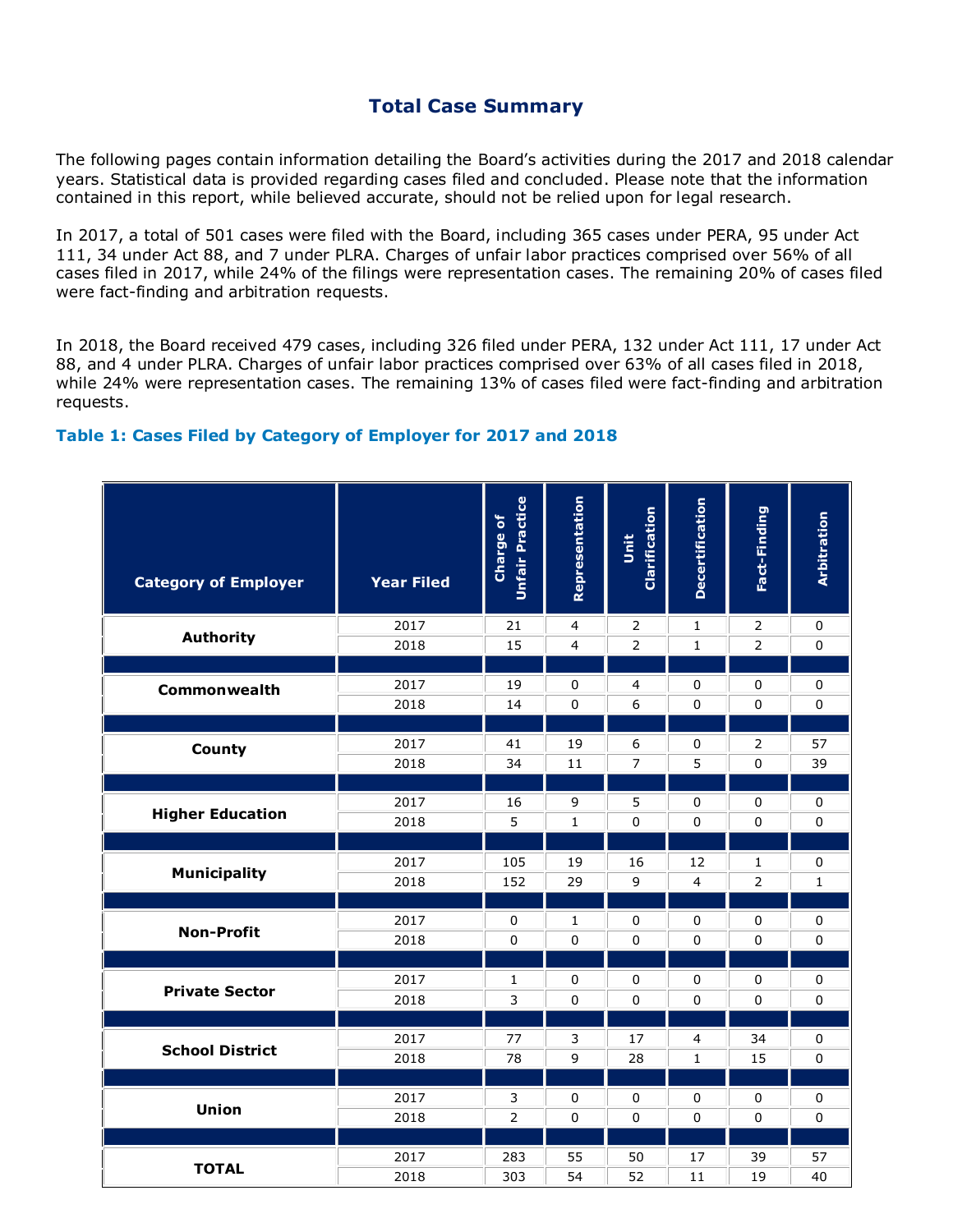### **UNFAIR LABOR PRACTICE CASES**

In 2017, a total of 283 unfair practice charges were filed. Of these, 69% were filed under PERA, 29% under Act 111, and 2% under PLRA.

In 2018, a total of 303 unfair practice charges were filed. Of these, 62% were filed under PERA, 37% under Act 111, and 1% under PLRA.

**Table 2: Unfair Practice Cases Concluded (cases do not necessarily conclude in the same year they are filed)**

| <b>Cases Concluded - Charges</b> |     | 2017 2018 |
|----------------------------------|-----|-----------|
| by Board Order                   | 14  | 15        |
| by Hearing Examiner Order        | 37  | 32        |
| by Administrative Dismissal      | 12  | 2         |
| by No Complaint Letter           | 70  | 50        |
| by Nisi Order of Withdrawal      | 155 | 158       |
| <b>TOTAL</b>                     | 288 | 257       |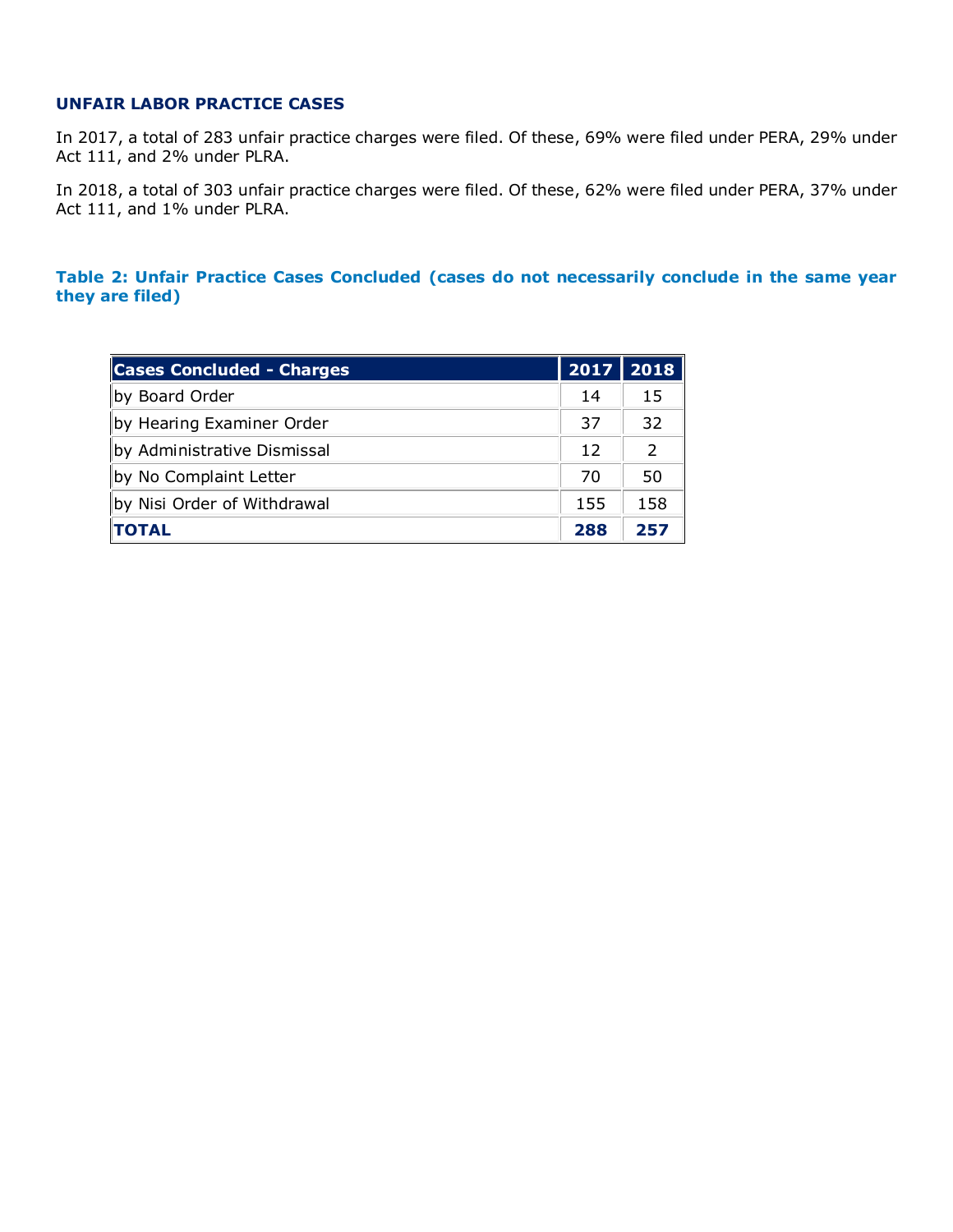#### **REPRESENTATION CASES**

In 2017, a total of 122 representation cases were filed. Of these, 88% were filed under PERA, 11% under Act 111, and 1% under PLRA.

In 2018, a total of 117 representation cases were filed. Of these, 82% were filed under PERA, 17% under Act 111, and 1% under PLRA.

**Table 3: Representation Cases Concluded (cases do not necessarily conclude in the same year they are filed)**

| <b>Cases Concluded - Representation</b> | 2017 | 2018 |
|-----------------------------------------|------|------|
| by Certification of Representative      | 6    | 8    |
| by Nisi Order of Certification          | 32   | 31   |
| by Administrative Dismissal             | 6    | 1    |
| by Nisi Order of Dismissal              | 8    | 3    |
| by Hearing Examiner                     | 11   | 14   |
| by Final Order                          | 5    | 7    |
| by Nisi Order of Withdrawal             | 19   | 14   |
|                                         |      |      |
| by Nisi Order of Unit Clarification     | 23   | 20   |
|                                         |      |      |
| by Nisi Order of Decertification        | 12   | 5    |
|                                         |      |      |
| <b>TOTAL</b>                            |      | 103  |
|                                         |      |      |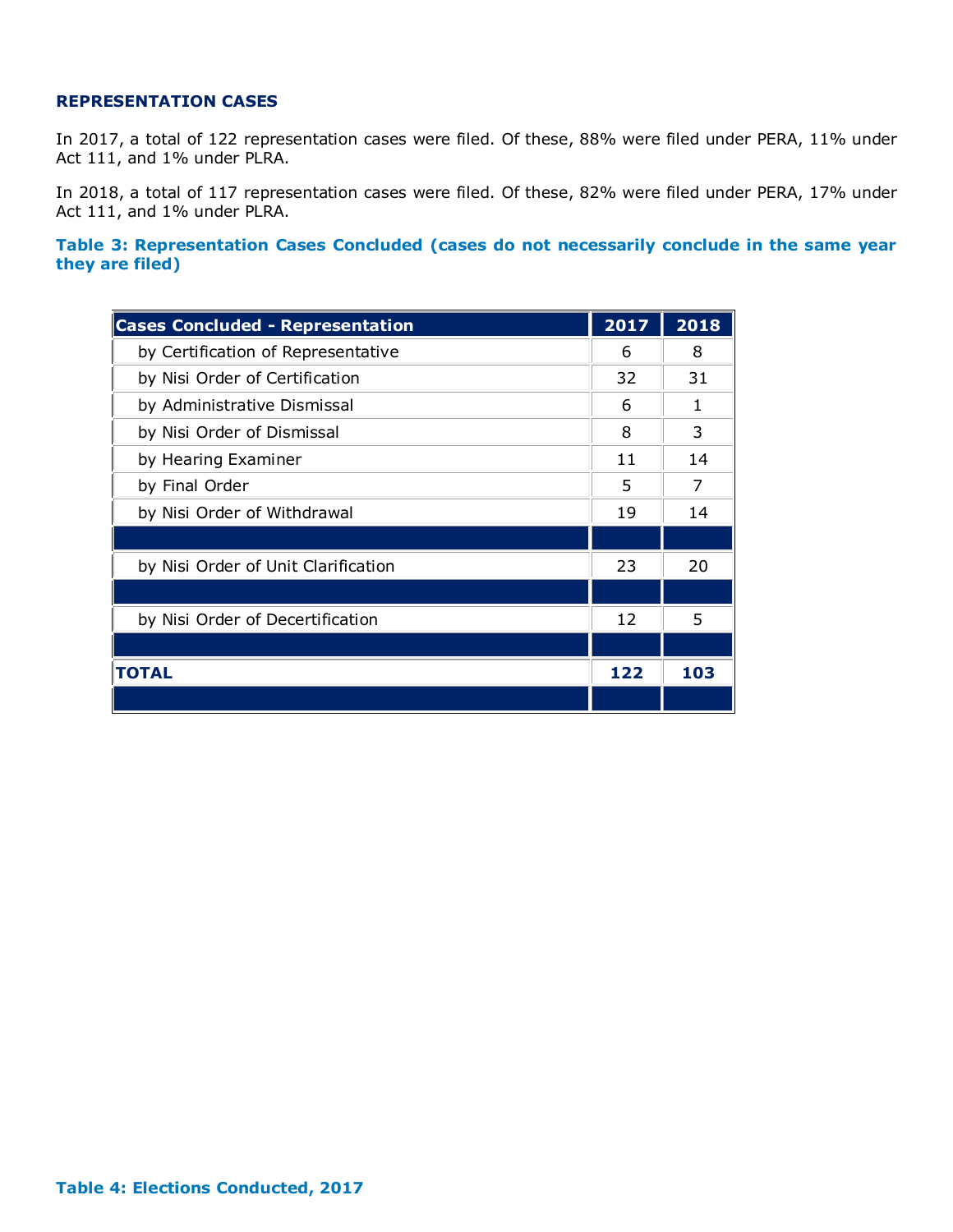|                  | <b>Representation</b><br><b>Election</b> | <b>Decertification</b><br><b>Election</b> |
|------------------|------------------------------------------|-------------------------------------------|
| Non-Profit       | N                                        |                                           |
| Higher Education | 2                                        | O                                         |
| Commonwealth     | O                                        | O                                         |
| Authority        | 4                                        | n                                         |
| School District  | 4                                        | $\mathcal{P}$                             |
| County           | 21                                       | 5                                         |
| Municipality     | 14                                       | 3                                         |
| Private Sector   | n                                        | n                                         |
|                  |                                          |                                           |
| <b>TOTAL</b>     | 45                                       | 10                                        |
|                  |                                          |                                           |

# **Table 5: Elections Conducted, 2018**

|                         | <b>Representation</b><br><b>Election</b> | <b>Decertification</b><br><b>Election</b> |
|-------------------------|------------------------------------------|-------------------------------------------|
| Non-Profit              | 0                                        | n                                         |
| <b>Higher Education</b> | $\mathcal{P}$                            | n                                         |
| Commonwealth            | n                                        | n                                         |
| Authority               | n                                        | O                                         |
| <b>School District</b>  | 4                                        | n                                         |
| County                  | 10                                       | n                                         |
| Municipality            | 19                                       | n                                         |
| <b>Private Sector</b>   | n                                        | N                                         |
|                         |                                          |                                           |
| <b>TOTAL</b>            | 35                                       | Π                                         |
|                         |                                          |                                           |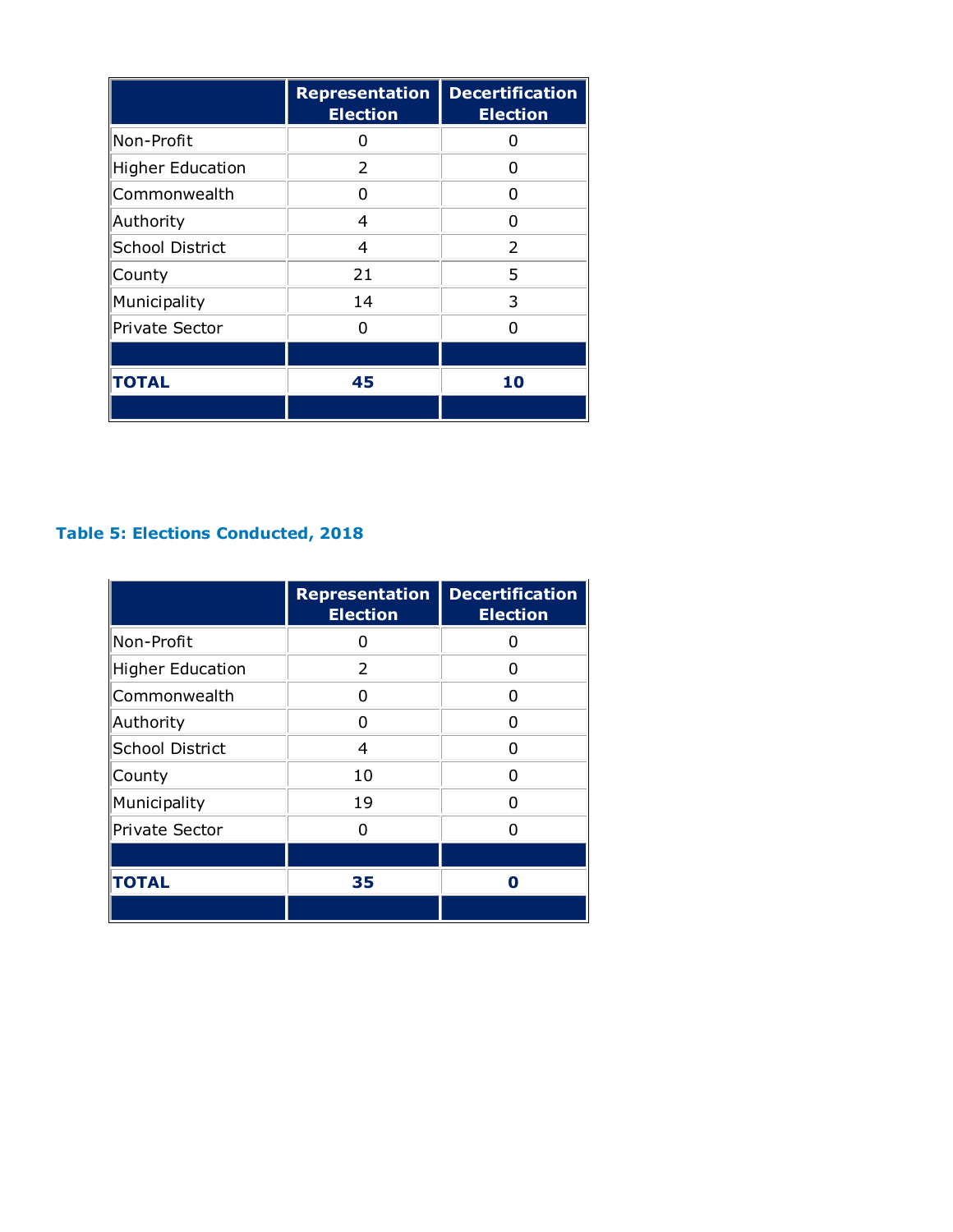## **Summaries of Board Orders**

The Board issues several different types of orders. The most common type of board order is a final order. Parties may appeal hearing examiner decisions by filing exceptions with the Board. After considering the exceptions, the Board issues a final order dismissing or sustaining the exceptions in whole or in part, or may remand the case to the hearing examiner for further proceedings.

Another common board order is a final order dismissing exceptions to an administrative dismissal. The Board Secretary may administratively dismiss a charge or petition if it is untimely, if it fails to state a cause of action, or if the document filed is not a signed and notarized original. Parties may appeal administrative dismissals by filing exceptions with the Board. If the exceptions are sustained, the Board issues an order remanding the case to the Board Secretary for issuance of a complaint. Otherwise, the exceptions are dismissed through issuance of a board final order.

Summaries of the final orders issued by the Board in 2017 and 2018 are provided below. Citations for the Board's orders are given as the Board's case number and the Pennsylvania Public Employee Reporter (PPER) reference.

### **FINAL ORDERS**

American Federation of State, County and Municipal Employees, Council 13 v. Pennsylvania State System of Higher Education, PERA-C-15-98-E, 48 PPER 58 (Final Order, January 17, 2017). Sustained finding of a violation of Section 1201(a)(1) and (5) of PERA.

In the Matter of the Employes of Exeter Township, PERA-U-16-56-E, \_\_ PPER \_\_ (Final Order, February 21, 2017). Affirmed dismissal of Petition for Unit Clarification seeking to exclude zoning officer position.

Warrior Run Education Association v. Warrior Run School District, PERA-C-16-42-E, 48 PPER 71 (Final Order, March 21, 2017). Sustained finding of a violation of Section 1201(a)(1) and (5) of PERA.

Allegheny County Police Association v. Allegheny County, PF-C-14-42-W, 48 PPER 72 (Final Order, March 21, 2017). Dismissed allegations of violation of Section 6(1)(a) and (e) of the PLRA.

International Association of Firefighters Local 840 v. Larksville Borough, PF-C-16-46-E, 48 PPER 82 (Final Order, April 18, 2017). Sustained finding of a violation of Section 6(1)(e) of the PLRA.

Pennsylvania State Corrections Officers Association v. Commonwealth of Pennsylvania, Department of Corrections, Greensburg SCI, PERA-C-14-357-E, 48 PPER 87 (Final Order, May 16, 2017). Sustained finding of a violation of Section 1201(a)(1) and (5) of PERA.

State College & University Professional Association, PSEA/NEA v. Pennsylvania State System of Higher Education, PERA-C-15-299-E, 48 PPER 88 (Final Order, May 16, 2017). Dismissed allegations of violation of Section  $1201(a)(1)$  and  $(5)$  of PERA.

Association of Pennsylvania State College and University Faculties v. Pennsylvania State System of Higher Education, PERA-C-15-240-E, 49 PPER 7 (Final Order, June 20, 2017). Dismissed allegations of violation of Section  $1201(a)(1)$  and  $(5)$  of PERA.

Schuylkill County Court Related Employees Union v. Schuylkill County, PERA-C-16-342-E, 49 PPER 26 (Final Order, August 15, 2017). Sustained finding of a violation of Section 1201(a)(1) and (5) of PERA.

Lower Moreland Township Police Benevolent Association v. Lower Moreland Township, PF-C-16-85-E, 49 PPER 33 (Final Order, September 19, 2017). Dismissed allegations of violation of Section 6(1)(a) and (e) of the PLRA.

In the Matter of the Employes of Commonwealth of Pennsylvania, PERA-D-15-101-E, 49 PPER 45 (Final Order, December 19, 2017). Affirmed dismissal of Petition for Decertification.

In the Matter of the Employes of Commonwealth of Pennsylvania, PERA-D-16-106-E, 49 PPER 46 (Final Order, December 19, 2017). Affirmed dismissal of Petition for Decertification.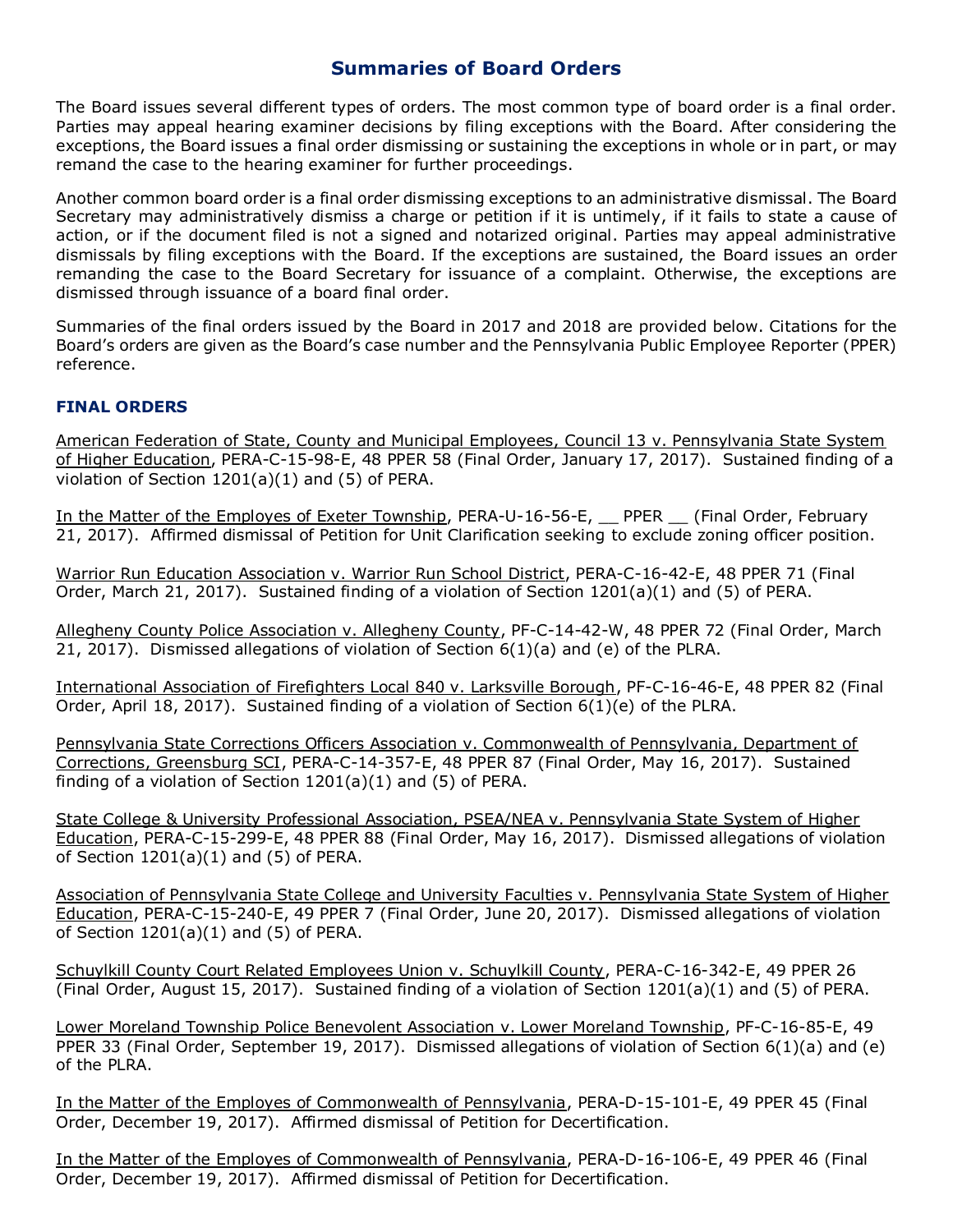Association of Pennsylvania State College and University Faculties v. Pennsylvania State System of Higher Education, PERA-C-15-263-E, 49 PPER 58 (Final Order, January 16, 2018). Dismissed allegations of violation of Section 1201(a)(1) and (5) of PERA as untimely and moot.

Fraternal Order of Police Lodge 13 Schuylkill-Carbon v. Jim Thorpe Borough, PF-C-17-11-E, PPER (Final Order, January 16, 2018). Sustained finding of a violation of Section 6(1)(a) and (e) of the PLRA.

Amalgamated Transit Union Local 164 v. Luzerne County Transportation Authority, PERA-C-17-30-E, 49 PPER 65 (Final Order, February 20, 2018). Sustained finding of a violation of Section 1201(a)(1) and (5) of PERA.

In the Matter of the Employes of Cumberland Township, PERA-R-16-333-E, 49 PPER 66 (Final Order, February 20, 2018). Affirmed Nisi Order of Certification.

In the Matter of the Employes of Commonwealth of Pennsylvania, PERA-U-16-334-E, \_\_ PPER \_\_ (Final Order, April 17, 2018). Affirmed Proposed Order of Unit Clarification.

In the Matter of the Employes of Commonwealth of Pennsylvania, PERA-U-16-335-E, PPER (Final Order, April 17, 2018). Affirmed Proposed Order of Unit Clarification.

Allentown Education Association, PSEA/NEA v. Allentown City School District, PERA-C-14-408-E, \_\_ PPER (Final Order, May 15, 2018). Sustained finding of a violation of Section 1201(a)(1) and (5) of PERA.

Allentown Education Association, PSEA/NEA v. Allentown City School District, PERA-C-14-409-E, \_\_ PPER  $\Gamma$  (Final Order, May 15, 2018). Sustained finding of a violation of Section 1201(a)(1) and (5) of PERA.

Allentown Secretarial Educational Support Personnel Association, PSEA/NEA v. Allentown City School District, PERA-C-14-421-E, PPER (Final Order, May 15, 2018). Sustained finding of a violation of Section 1201(a)(1) and (5) of PERA.

In the Matter of the Employes of City of Wilkes-Barre, PERA-U-16-345-E, 50 PPER 1 (Final Order, June 19, 2018). Affirmed dismissal of Petition for Unit Clarification seeking to exclude paramedic and chief paramedic positions.

Amalgamated Transit Union Local 1279 v. Cambria County Transit Authority, PERA-C-17-93-W, 50 PPER 7 (Final Order, July 17, 2018). Dismissed allegations of violation of Section  $1201(a)(1)$ , (2), (3) and (4) of PERA.

Association of Pennsylvania State College and University Faculties v. Pennsylvania State System of Higher Education and Pennsylvania State Athletic Conference, PERA-C-16-297-E, 50 PPER 13 (Final Order, August 21, 2018). Dismissed allegations of violation of Section 1201(a)(1) and (3) of PERA.

American Federation of State, County and Municipal Employees, District Council 83 v. Center Township, PERA-C-17-102-W, 50 PPER 14 (Final Order, August 21, 2018). Sustained finding of a violation of Section 1201(a)(1) and (5) of PERA.

In the Matter of the Employes of Lower Swatara Township, PF-R-18-13-E, 50 PPER 15 (Final Order, August 21, 2018). Affirmed Nisi Order of Certification.

FOP White Rose Lodge 15 v. City of York, PF-C-17-63-E, 50 PPER 18 (Final Order, September 18, 2018). Sustained finding of a violation of Section 6(1)(a) and (e) of the PLRA.

In the Matter of the Employes of Warminster Township, PF-U-17-80-E, 50 PPER 26 (Final Order, October 16, 2018). Affirmed Proposed Order of Unit Clarification excluding Chief of Police from the unit and including Lieutenant position.

Twin Valley Educational Support Professionals Association, PSEA/NEA v. Twin Valley School District, PERA-C-17-157-E, \_\_ PPER \_\_ (Final Order, November 20, 2018). Sustained finding of a violation of Section 1201(a)(1), (3) and (5) of PERA.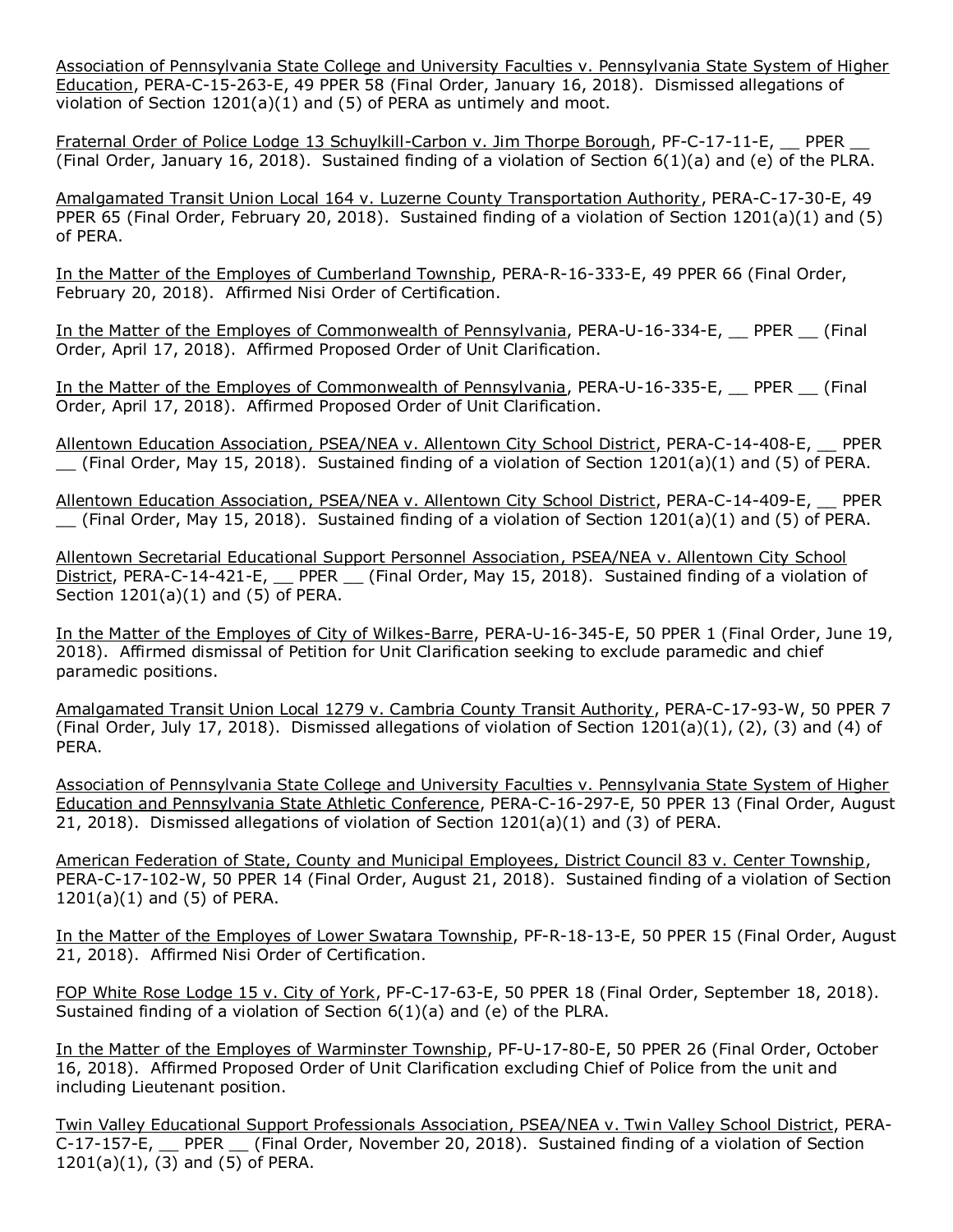In the Matter of the Employes of Pennsylvania State System of Higher Education, PERA-R-17-302-E, PPER (Final Order, November 20, 2018). Affirmed Nisi Order of Certification.

Fraternal Order of Police Lodge 9 Reading v. City of Reading, PF-C-18-19-E, PPER \_ (Final Order, December 18, 2018). Sustained finding of a violation of Section 6(1)(a) and (e) of the PLRA.

### **FINAL ORDERS DISMISSING EXCEPTIONS TO ADMINISTRATIVE DISMISSALS**

In the Matter of the Employes of Southeastern Pennsylvania Transportation Authority, PERA-R-16-261-E, 48 PPER 59 (Final Order, January 17, 2017). Dismissed Petition for Representation for lack of jurisdiction over alleged joint employer.

Kathleen Townsend v. City of Philadelphia, PERA-C-17-32-E, 48 PPER 80 (Final Order, April 18, 2017). Dismissed allegations of violation of Section  $1201(a)(1)$ , (2) and (3) as untimely.

Philadelphia Community College v. Faculty Federation of Community College of Philadelphia, Local 2026, AFT, AFL-CIO, PERA-C-17-31-E, 48 PPER 83 (Final Order, April 18, 2017). Dismissed allegations of violation of Section 1201(b)(3) of PERA.

Shamokin Police Officers' Association v. City of Shamokin, PF-C-17-35-E, 49 PPER 6 (Final Order, June 20, 2017). Dismissed allegations of violation of Section  $6(1)(c)$  and (e) of the PLRA as untimely.

Fraternal Order of Police Lodge No. 44 v. City of Pottsville, PF-C-17-32-E, 49 PPER 17 (Final Order, July 18, 2017). Dismissed allegations of violation of Section 6(1)(a) and (e) of the PLRA.

Utility Workers Union of America, Local 537, AFL-CIO v. Washington-East Washington Joint Authority, PERA-C-17-264-E, 49 PPER 52 (Final Order, November 21, 2017). Dismissed allegations of violation of Section 1201(a)(1) and (5) of PERA.

In the Matter of the Employes of Ridley Township, PERA-U-17-129-E, PPER (Final Order, November 21, 2017). Dismissed Petition for Amendment of Certification.

Whitemarsh Township Police Officers v. Whitemarsh Township, PF-C-17-72-E, 49 PPER 67 (Final Order, February 20, 2018). Dismissed allegations of violation of Section 6(1)(a), (c) and (e) of the PLRA as untimely.

Wellsboro Area Education Support Professionals, PSEA/NEA v. Wellsboro Area School District, PERA-C-18- 36-E, 49 PPER 73 (Final Order, April 17, 2018). Dismissed allegations of violation of Section 1201(a)(1), (2), (3), (5) and (9) of PERA.

Borough of Glassport v. Teamsters Local Union No. 205 and Michael DeSue, PERA-C-18-137-W, 50 PPER 24 (Final Order, October 16, 2018). Dismissed allegations of violation of Section 1201(b)(3) of PERA.